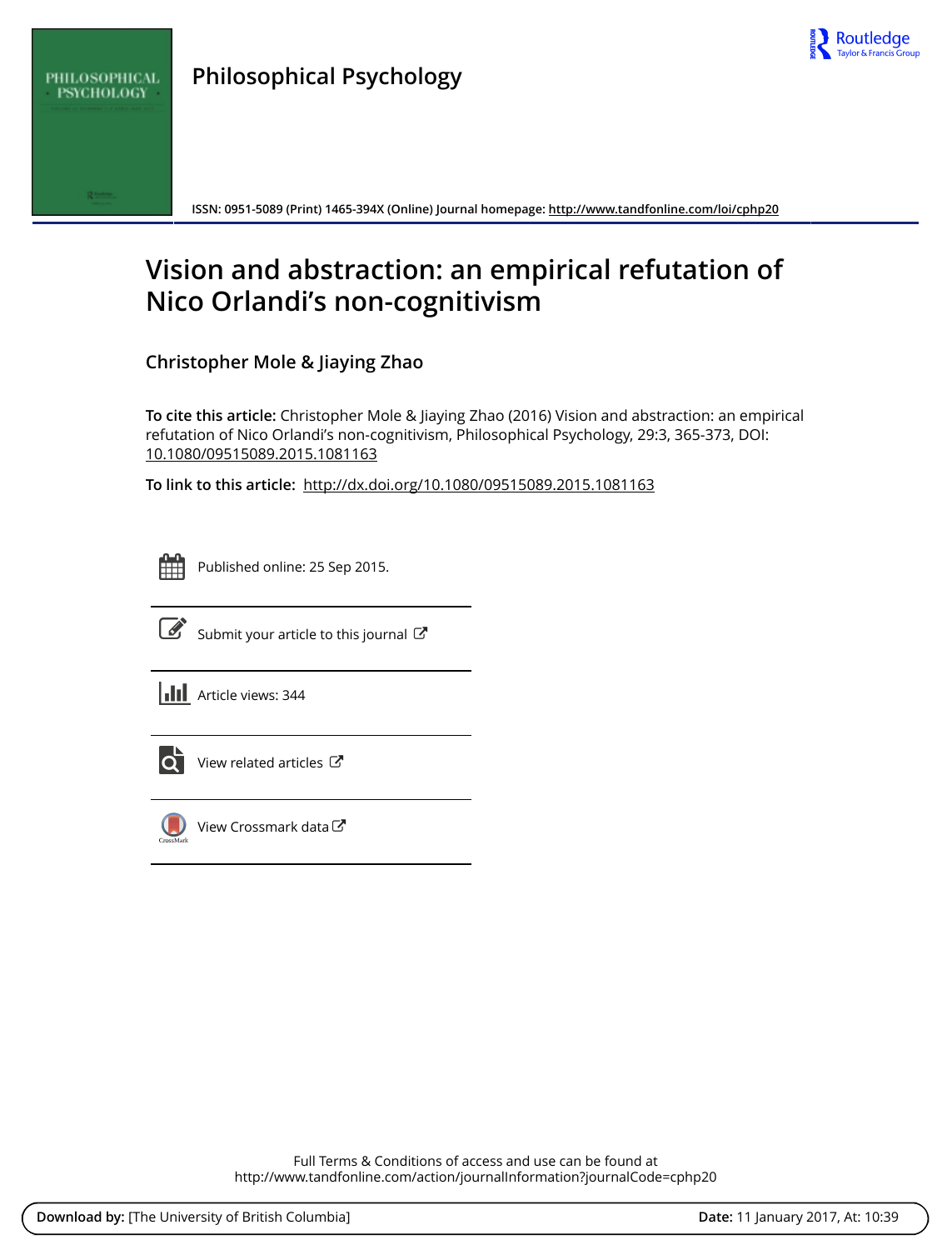

# **Vision and abstraction: an empirical refutation of Nico Orlandi's non-cognitivism**

# Christopher Mole<sup>[1](#page-1-0)</sup> and Jiaying Zhao<sup>2</sup>

<span id="page-1-1"></span><span id="page-1-0"></span><sup>1</sup>Department of Philosophy, University of British Columbia; <sup>2</sup>Department of Psychology and Institute for Resources, Environment, and Sustainability, University of British Columbia

#### **ARSTRACT**

This article argues against the non-cognitivist theory of vision that has been formulated in the work of Nico Orlandi. It shows that, if we understand 'representation' in the way Orlandi recommends, then the visual system's response to abstract regularities must involve the formation of representations. Recent experiments show that those representations must be used by the visual system in the production of visual experiences. Their effects cannot be explained by taking them to be non-visual effects involving attention or memory. This contradicts Orlandi's version of the non-cognitivist hypothesis, but does so while vindicating her methodological position.

#### **KEYWORDS**

<span id="page-1-3"></span><span id="page-1-2"></span>Compatibilism; determinism; experimental philosophy; fatalism; free will; moral responsibility

# **1. Introduction**

<span id="page-1-6"></span>Nico Orlandi [\(2014\)](#page-9-0) has recently argued that "vision is not a cognitive process." By this she means that "visual perception does not employ representational resources to produce visual percepts" ([2014](#page-9-0), p. 94).

<span id="page-1-5"></span>Orlandi is not the only theorist to have denied that vision is a process in which representations are employed. Such denials can also be found in Chemero [\(2000\)](#page-8-0), Degenaar and Myin ([2014\)](#page-8-1), and O'Regan ([1992](#page-9-1)). These denials are sometimes motivated by arguments of a more or less a priori sort, suggesting that vision could not possibly employ representations, since the claim that it *does* would depend on a notion of representation that turns out to be irresolvably problematic (Hutto & Myin, [2014](#page-9-2)). The motivation for Orlandi's representation-denial has a different character. Her denial is intended as an empirical claim supported by an inference to the best explanation. She tell us that her

<span id="page-1-4"></span>main argument is *not* that inferential and cognitive accounts are implausible or incoherent. … The claim is rather that cognitive and inferential accounts are empirical hypotheses and, as such, they can be replaced by more plausible empirical hypotheses. (Orlandi, [2014](#page-9-0), p. 33)

Because it is an inference to the best explanation, Orlandi's argument depends on the premise that our theories of vision are not able to give *better* explanations when they are allowed to postulate the use of "representational resources to produce visual percepts." Much of her book can be understood as an attempt to substantiate this premise. Our intention in the present article is to refute it.

That might sound like an unconstructively negative agenda, but the pursuit of it will enable us to see some points that Orlandi herself ought to welcome, given her commitment to the construal of this issue as an empirical one. She writes that

part of what I would like to achieve in this book is some sense of how to test competing empirical hypotheses in vision. We need some shared sense of how to test … that a state is representational. (Orlandi, [2014,](#page-9-0) p. 141)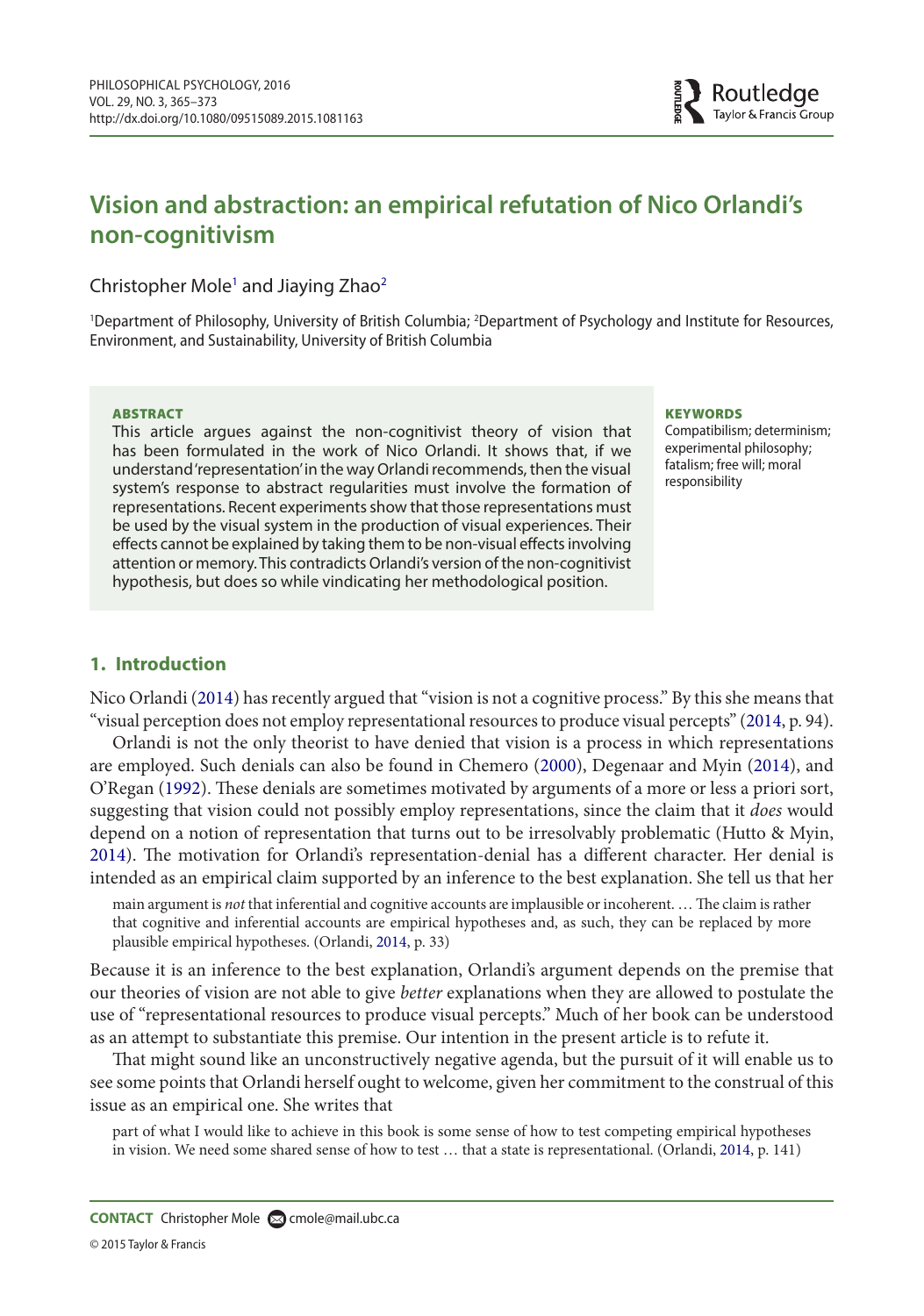The point that we shall be arguing for below is that, by understanding these matters in the way that Orlandi recommends, we can indeed "test competing empirical hypotheses in vision," just as she hopes. But the result of such tests is to show that Orlandi's own preferred hypothesis is mistaken.

# **2. Understanding Orlandi's Hypothesis**

Orlandi's hypothesis is not intended to contradict the claim that information about the content of past experiences can exert an influence on what is presently being visually perceived. Her point is that the exerting of such an influence does not require the information in question to be *represented*.

This is plausible only because Orlandi means something quite specific by 'representation'. In order to qualify as being a *representation* of some information, in Orlandi's sense, it is not sufficient to be a causally explanatory state in which that information is stored. Such a notion of representation would be, she argues, "overly liberal" (Orlandi, [2014,](#page-9-0) p. 103). Her argument for this (with which we are not disagreeing) is that all sorts of processes use representations in this liberal sense. The use of such representations therefore cannot serve as a basis for the drawing of any philosophically interesting distinction between cognitive processes and non-cognitive ones. For those purposes, a more demanding notion of representation is needed, as outlined in the third chapter of Orlandi's ([2014\)](#page-9-0) book.

In that chapter Orlandi gives her account of something that *is* sufficient for a causally-efficacious information-bearer to qualify as a psychologically-interesting representation. The account that she gives depends on the idea that representation is essentially involved in certain sorts of psychological *abstraction* (Orlandi, [2014](#page-9-0), p. 131). We shall consider the details of this account below (section 4). The account is motivated by some very fundamental considerations concerning the question of what it is for a phenomenon to be psychological. "Psychology," Orlandi tells us

is concerned with explaining behavior that does not reduce to the moving of limbs. Such behavior … is often a response to what the individual takes to be constant despite the continuously changing proximal conditions.

My proposal is that this *taking* constitutes an early representational capacity. It is a capacity that involves abstraction. Achieving stability and constancy in perception are ways in which this abstraction takes place. [\(2014](#page-9-0), p. 130)

If we adopt this proposal about the nature of representation then, in order to block Orlandi's inference to the best explanation (by showing that representation-postulating explanations of vision are, in fact, the best ones), we will need to show that there are visual phenomena the explanation of which requires the visual system to be operating with states that store information in a form that abstracts away from "continuously changing proximal conditions," so as to achieve "stability and constancy." In order to show that the visual system does indeed operate with such states, we shall consider some recent experimental work that examines our visual response to the presence of abstract regularities. We describe that work in the section that follows (section 3) before explaining why the results of it are problematic for Orlandi's position (sections 4–5).

### **3. The Visual Impact of Abstract Regularities**

<span id="page-2-2"></span><span id="page-2-1"></span><span id="page-2-0"></span>Research over the last 15 years has shown that the visual system can automatically and effortlessly extract information about regularities in its environment, even without there being any conscious awareness of those regularities (Fiser & Aslin, [2001;](#page-9-3) Turk-Browne, Jungé, & Scholl, [2005](#page-9-4); Zhao, Al-Aidroos, & Turk-Browne, [2013\)](#page-9-5). In a recent contribution to this research, Jiaying Zhao and colleagues have shown that a person's visually based judgments can be biased by the presence of abstract regularities in the scenes recently observed by that person. To understand the significance of this, it will be necessary to consider some of the details of these experiments.

<span id="page-2-3"></span>In all of the relevant studies, undergraduate participants were presented with a sequence of visual stimuli via a desktop computer. In the experiment that we shall be most concerned with here (Zhao, Cakal, & Yu, [2015,](#page-9-6) experiment 2), these stimuli were arrays of brightly colored disks. Between three and ten disks were presented in each array. They were distributed across the spaces of a four-by-four grid, the gridlines of which were not visible. Two examples can be seen in Figure [1.](#page-3-0)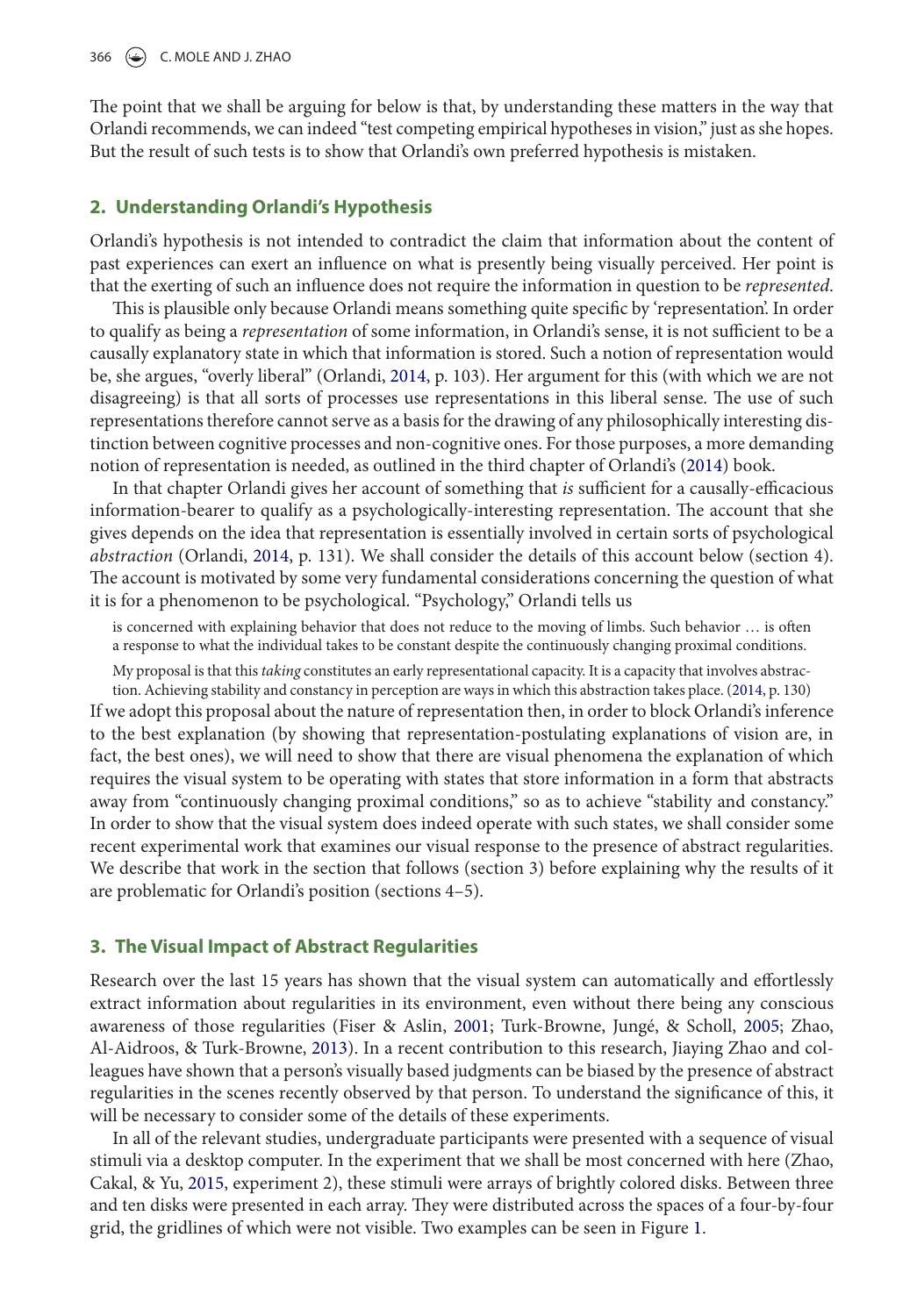

<span id="page-3-0"></span>**Figure 1.** Arrays such as these were presented for 1000 ms and followed by a 1000 ms inter-stimulus interval. To view this figure in colour, please see the online version of this article.

Each participant was presented with 400 such arrays, each of which was presented for one second, followed by a one second interval during which no stimulus was presented. Each of the disks in these arrays was one of ten distinct colors. In 80% of the arrays each disk was a distinct color. In the remaining 20%, there were two disks of a matching color, presented in adjacent locations. Participants were given the task of pressing a button whenever these color duplications occurred. This task was used merely in order to ensure that the participants remained focused on the stimuli. The participants performed it well, suggesting that they did indeed remain focused.

Half of the 56 participants in this experiment were assigned to a "structured condition." For these participants the distribution of the disks' colors followed a strict pairing-rule. The rule dictated that red and blue disks only ever appeared together, with a red disk always being immediately to the left of a blue one; that the green and pink disks only ever appeared together, with a green disk always being immediately above a pink one; that yellow and brown disks only ever appeared together, with a yellow disk always being above and to the left of a brown one; and, finally, that cyan and grey disks only ever appeared together, with a cyan disk always being above and to the right of a grey one. So long as all of these constraints were met, each of the pairs could be shown in any part of the four-by-four grid. Two of the arrays satisfying these constraints are shown in Figure [1](#page-3-0).

The remaining half of the participants were assigned to an unstructured condition in which there was no such rule determining the pairwise patterning of colors. For those participants the second member of each pair had no consistent coloring imposed upon it. Although the red disks that were shown to these participants only ever appeared as the leftmost member of some pair, those disks could appear to the left of any one of the remaining colors. The same held for each of the other color pairs.

Each pair of disks was presented in a location that was adjacent to some of the other disks in its array in both the structured and the unstructured conditions. This ensured that the paired disks were never spatially segmented from the other parts of the array in which they were presented. None of the participants were told about the existence of any rules determining the way in which the arrays were constructed.

Having been presented with a full 400-item sequence of these disk arrays lasting for 15 minutes, the participants were then allowed to take a rest period for as long as they wished. The average length of this rest period was around two minutes. The participants were then asked to make one further visual judgment about the location of a single disk. This disk was flashed on the screen for 100 ms. It was followed by a three-second pause, after which the participants pointed out where the disk had appeared using a normal mouse-pointer on the screen.

The crucial finding from this experiment is that, for those participants who had been exposed to the paired colors of the structured condition (rather than to the random colors of the unstructured one), there was a tendency to locate this last solitary disk as having appeared at a location that was closer in space to the partner with which it had previously been paired.

The significance of this can be made clearer by considering the example of the red-blue pair. Those participants who had been assigned to the structured condition had only ever been shown a red disk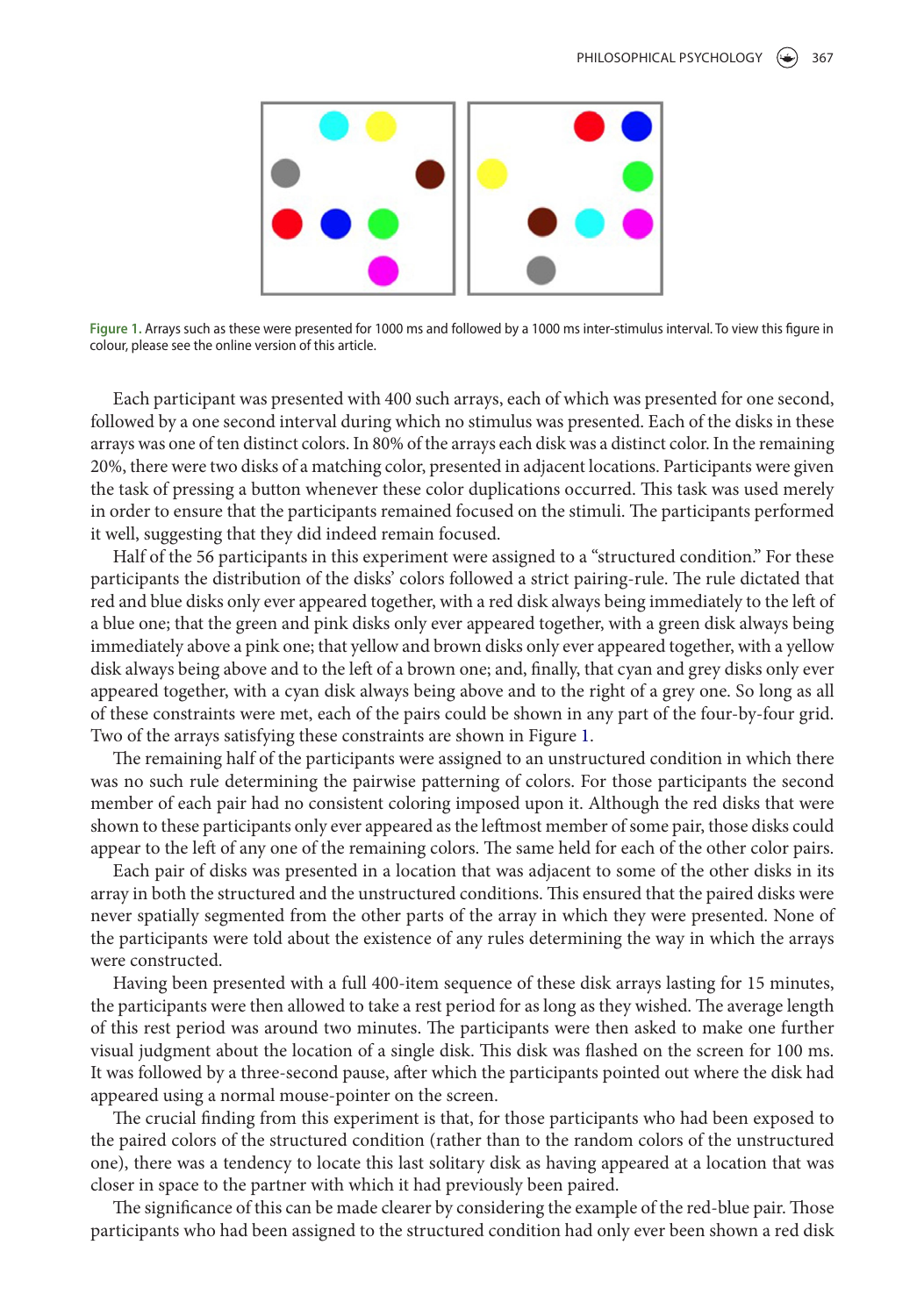in the context of an array in which it had a blue disk to its right. They showed no awareness of this pattern, but, when they were briefly presented with a solitary red disk and were asked (after a three second pause) to locate the thing that they had just seen, they selected a location that was further to the right (towards the location where a blue disk would previously have been) than the location chosen by those participants for whom the red disks had been paired with disks of random color. The size of this difference in location was small, but some such difference was reliably observed for every color pair in the experiment. For instance, participants who had previously seen the green disk reliably appearing on top of the pink disk showed a tendency to locate a solitary green disk as being lower than those who had seen green disks in pairs where no coloring-rule was imposed; participants who had previously seen the yellow disk reliably appearing to above and to the right of the brown disk showed a tendency to locate a solitary yellow disk as further below and to the left than those who had seen yellow disks in pairs where no coloring-rule was imposed.

The observed influence of color-patterning on localization-responses indicates that, in the 15-minute exposure phase of these experiments, some information comes to be encoded concerning the regularity that governs the distribution of the colored disks. It is our contention that the best explanation of this phenomenon requires that one deny Orlandi's claim that the visual system uses no representations. In the section that follows we show that this encoding of information counts as the formation of a *representation*, according to the criteria of "representation" that Orlandi specifies. We then argue that the visual system must be using this representation in a way that makes a behaviorally-relevant contribution to the experience produced by the subsequently flashed disk (section 5). If the visual system uses such representations, then it *does* qualify as a cognitive process, contrary to what Orlandi has suggested.

# **4. Abstraction**

It is crucial to our argument that the information that comes to be used by the visual system, following an encounter with the structured stimuli, includes *abstract* information. It is only because this information is abstract that the visual system's storage and use of it requires the formation of a *representation* in Orlandi's sense of 'representation'.

In explicating the relevant notion of abstractness, Orlandi suggests two criteria that together determine whether information is sufficiently abstract for its storage to be representation-requiring. The first criterion is that the information must pertain to something that is "absent" (Orlandi, [2014,](#page-9-0) pp. 122–128). The second is that the information must pertain to something that is "distal" (Orlandi, [2014](#page-9-0), pp. 128–134).

Orlandi's criterion of absence is said to be met when the thing represented "is not impinging, or … is only partially impinging on the sensory apparatus" [\(2014](#page-9-0), p. 125). Information encoding the fact that the red disks in our experiment have always had a blue neighbor clearly satisfies this criterion. By the time that information affects behavior, several minutes have passed since any blue disk last impinged on the sensory apparatus of the experimental participants. Information pertaining to those disks therefore pertains to something that is absent, in the sense that Orlandi specifies.

Orlandi's criterion of distalness is somewhat more complex. At an early stage of Orlandi's discussion, we are told that

distal properties are properties of objects and events that remain constant despite variation in viewing conditions. A state that stands for them is a state that is removed from its proximal causes. ([2014,](#page-9-0) p. 31)

There are two points in this quotation: one about constancy, and one about removal from proximal causes. Orlandi's point about removal from proximal causes can be addressed in the same way that we addressed the criterion of absence. Participants in our experiment's structured condition eventually represent a pattern instantiated by a sequence of stimuli that were observed prior to the taking of a two-minute break. Any state that encodes information about such a pattern must therefore be "removed from its proximal causes," since those causes are already a couple of minutes in the past. Their immediate influence on the nervous system would have long-since dissipated by the time the information pertaining to them makes its presence felt.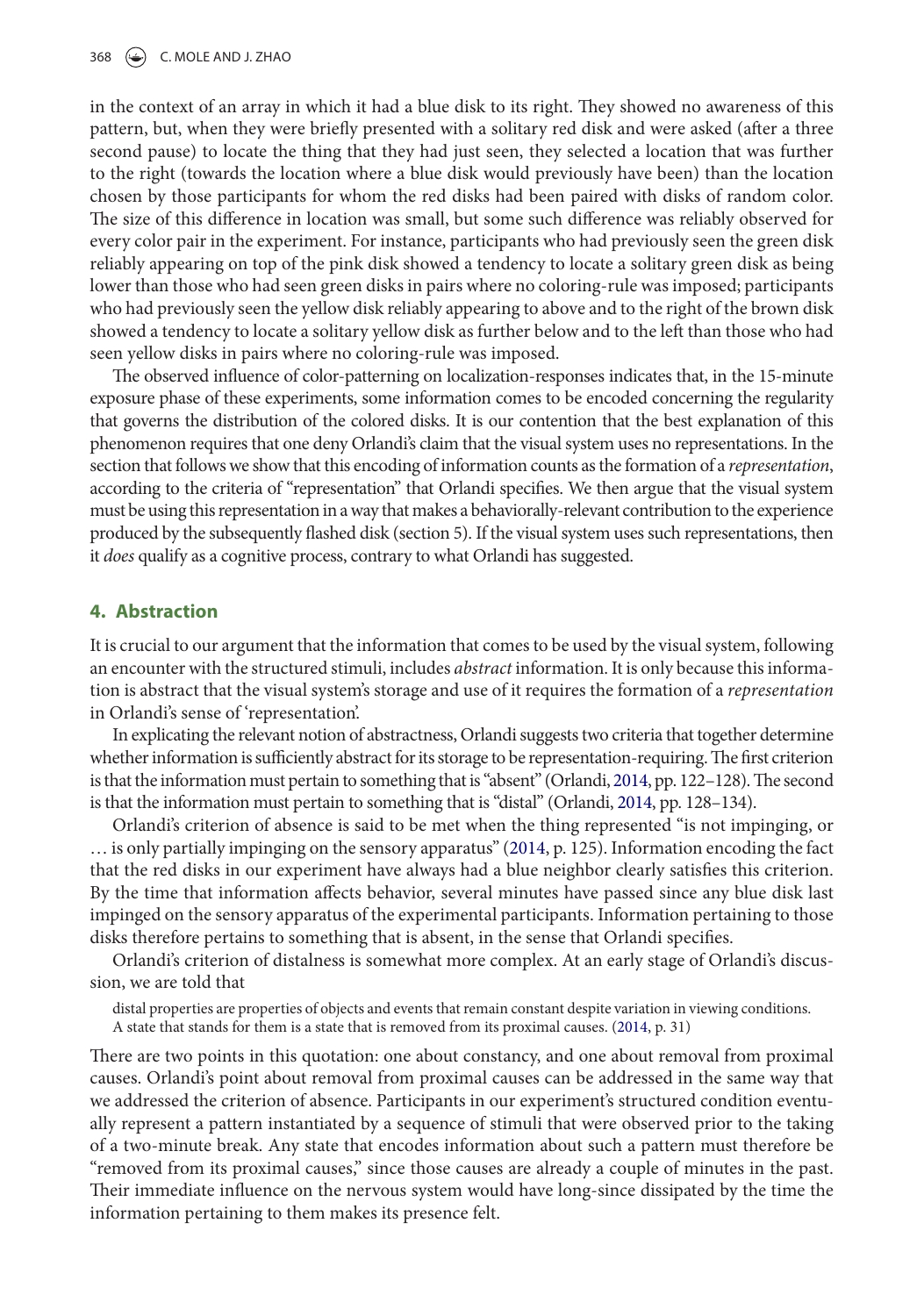This leaves us needing to address Orlandi's other criterion of distalness: that distal properties "remain constant despite variation in viewing conditions," and hence require the achievement of "stability and constancy" if they are to be encoded ([2014](#page-9-0), pp. 31, 130). Orlandi explains this criterion in a later part of her discussion:

When we see a line drawn on paper we also see something *distal*, because we see something constant and stable that preserves its appearance through changes in retinal projection. [\(2014](#page-9-0), p. 134)

When we see the color of a disk that is shown for a full second, in normal viewing conditions, we see something that is distal in the sense that this quotation indicates: we see a disk that is "constant and stable" and that "preserves its appearance through changes in retinal projection," such as might come about because of head or eye movement when our participants are looking to see whether the array contains any duplicated colors. A state encoding information about the disks in our experiment does therefore represent something distal in Orlandi's sense.

The defender of Orlandi's position might nonetheless try to claim that the information that comes to be stored is only information about those disks' *proximal* properties and not about their distal ones. The proximal properties of a stimulus are said to be

properties of the stimulus that tend to change continuously as viewing conditions change. Light intensity is a paradigmatic example of a proximal property. It is a property that tends to figure in the laws of the physical sciences, and it is a property that is in continuous flux when it hits the sensory organs. (Orlandi, [2014](#page-9-0), p. 129)

It is here that our argument depends crucially on the fact that the responses of the participants in our experiment are modulated by information pertaining to a pattern in the *relative positions* of the disks' colors, so that the red disks in our experiment are always seen to the left of blue ones, wherever in the grid they are presented. The disks are seen to have this relative position in various parts of the screen, in conditions which, over the course of 15 minutes, would produce various retinal projections. The property of having been accompanied by a blue neighbor cannot, like light intensity, be "in continuous flux when it hits the sensory organs." There are no "laws of the physical sciences" that apply to items on account of their having been consistently accompanied by a blue neighbor. The property that comes to be encoded cannot be a proximal property in Orlandi's sense. The state that encodes information about such a property does therefore qualify as a representation by Orlandi's criteria of distalness.

### **5. Are the Effects of Regularity Visual?**

When taken by themselves, the results that we have been considering above are open to more than one interpretation. The interpretation that we favor takes them to be the consequence of the participants' having an experience of absence (not in Orlandi's sense of 'absence', but in the more familiar sense, in which we would say that a person who was hearing the silence in a room was experiencing the absence of sound from it).

At any time there are, of course, a great many things that are absent from one's perceived environment. Most of these absences are perceptually unregistered. But it is a familiar fact that not all of them are. When some ongoing but ignored background hum is suddenly stopped, one can sometimes have an experience in which the *absence* of that hum becomes perceptually salient. In such a case—and also in certain visual cases that have been more systematically studied in laboratory conditions (Mitroff & Scholl, [2003](#page-9-7))—the absence of a thing can be a part of the content represented in an experience (Farennikova, [2013;](#page-9-8) Sorensen, [2009\)](#page-9-9). We conjecture that such an experience of absence may be involved in creating the effect that the above experiment demonstrates.

<span id="page-5-2"></span><span id="page-5-1"></span><span id="page-5-0"></span>Our conjecture, more specifically, is that after having seen a series of stimuli in which red disks always occur to the left of blue ones, those participants who are then presented with a solitary red disk can sometimes experience that disk as appearing *without a blue disk beside it*. They can experience the red disk and also experience the absence of its now usual mate. The result of this is that when these participants are asked, after a three second pause, to click on the location of the thing that they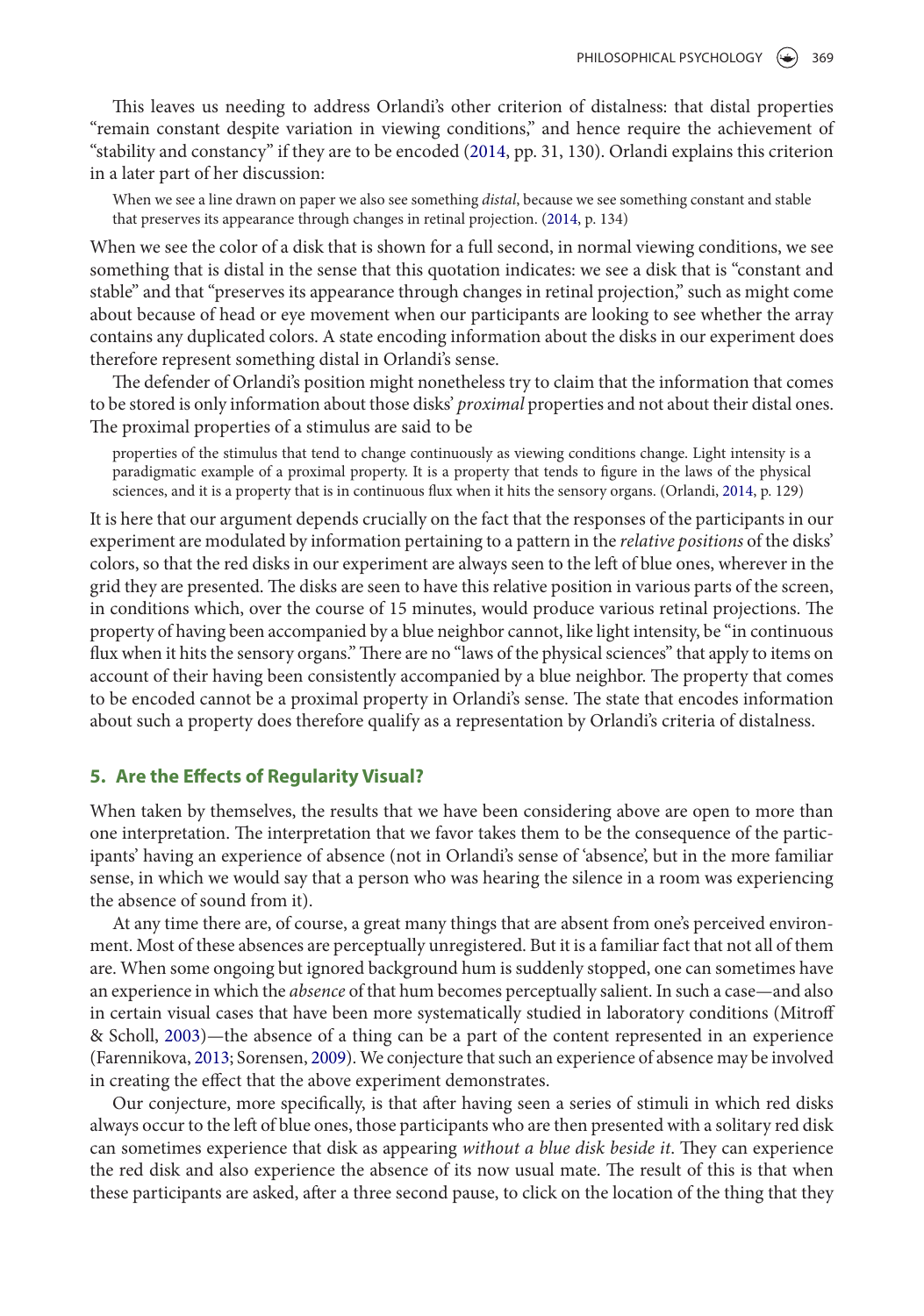have just very briefly experienced, their responses take account of the experienced-as-absent mate as well as the experienced-as-present disk. The experience of these participants contrasts with the experience of those participants who were presented with unstructured stimuli. Those participants do not perceptually register the absence of anything in particular, and so respond on the basis of having experienced the present disk alone.

The outcome of this experiment does not require this particular interpretation. It could equally well be accounted for if we were to suppose that the experience of structured stimuli induces some sort of visual illusion in which subsequent disks appear to be displaced from their actual locations. Other explanations are also possible. There are (as in any psychological task) several different factors that together determine a person's performance in the task of visually guiding a mouse-pointer to the place where a disk has been flashed three seconds earlier. Any of these factors might be implicated in the effect that we have observed.

Some of the factors that are implicated involve attention and memory. These might be thought to create a problem for our argument. Orlandi is committed only to denying that visual perception *uses* representations. She does not deny that visual perception *produces* representations as its outputs, nor that such representations can then play a role in influencing attention and memory. If one could plausibly maintain that the processes of attention and memory that are at work in this context are not themselves visual processes, one might then maintain that the results described above are consistent with Orlandi's hypothesis.

The difficulty facing this defense of Orlandi's hypothesis is not in maintaining that attention and memory play a role in bringing about the effects that we have described. It is in maintaining that whatever contribution is made by attention and memory to those effects, such a contribution does not itself qualify as a case in which visual perception uses representations in producing a percept. To see that this latter claim cannot plausibly be maintained—and so to see that the effect observed by Zhao and colleagues does provide a counterexample to Orlandi's hypothesis, even if it is understood to be attention or memory involving—it will be useful to consider the cases of memory and attention separately. We first consider the case of attention.

# *5.1. Attention*

<span id="page-6-3"></span><span id="page-6-2"></span><span id="page-6-0"></span>The current orthodoxy among philosophers and psychologists is that visual attention is the result of an "integrated competition" taking place between the several different representations that are generated in the course of normal visual processing (see Ruff, [2011](#page-9-10); Wu, [2014](#page-9-11), section 2.4). Rather than being implemented by an attention-specific set of neural processes, this competition takes place during visual processing itself, "in the several extrastriate regions coding different properties of the visual input" (Duncan, [1998](#page-9-12), p. 1308). It even takes place during some of visual processing's earliest stages (O'Connor, Fukui, Pinsk, & Kastner, [2002](#page-9-13)). Since the competition-based theory of attention implies that visual attention is guided by the outcome of a competition that takes place during visual processing itself, it entails that it would be a mistake to suppose that the representations used in guiding visual attention are not, ipso facto, used in the production of visual percepts.

<span id="page-6-1"></span>There might nonetheless be some cases in which the representations that guide our attention can be thought of as being representations that perception is not itself using. These would be cases in which attention is serving merely to orient the perceiver's processing resources, and not to influence the way in which those resources operate. Attention does sometimes behave in this way, but there is a considerable body of research that enables us to rule out the idea that it is attention of this sort that explains such results as we have been considering. The crucial point here is just that the timescale at which the orienting of attention operates is known to be very much shorter than the timescales that are involved in the experiment that we have been considering. The subjects in that experiment are shown a sequence of stimuli that lasts for 15 minutes. They have a rest period of a couple of minutes' duration, after which they are shown a stimulus and, three seconds later, asked to indicate its location. All of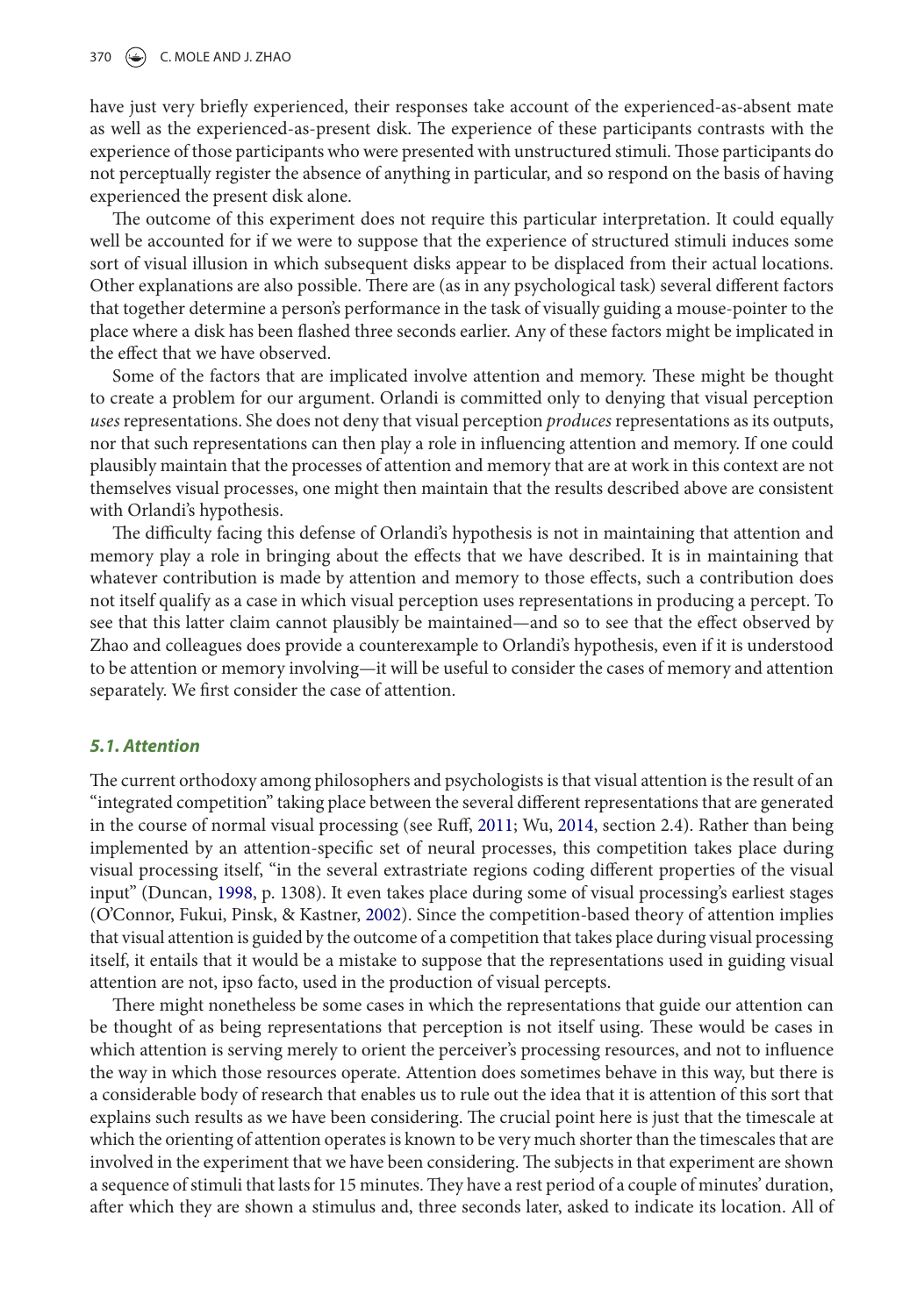<span id="page-7-2"></span><span id="page-7-1"></span><span id="page-7-0"></span>these intervals are orders of magnitude greater than the tens or hundreds of milliseconds over which the effects of attention-based orientation have been found to operate (see, for example, Carrasco, Ling, & Read, [2004](#page-8-2); Cavanagh, [1992;](#page-8-3) Luck & Ford, [1998](#page-9-14)). If there is attention at work over these intervals, it is not the sort of merely orienting attention that is disjoint from the visual processes themselves. The defender of Orlandi's hypothesis therefore cannot claim that the effect we have observed is merely attentional and not visual.

<span id="page-7-3"></span>Nor can it be claimed that that effect is an effect of entirely dorsal stream processing, influencing the visual-guidance of action without making any difference to the formation of a visual *percept.* Moving a mouse-pointer to the location of a disk that has been seen three seconds previously is not the sort of action that can be guided by a perception-independent dorsal process (Milner & Goodale, [2006,](#page-9-15) section 6.5). It is the sort of action that needs to be based on a visual perception.

#### *5.2. Memory*

The long time scales of Zhao and colleagues' experiment might seem to open the door to a memory-based explanation of the effects that they observe, and this, again, might be taken to remove the problem for Orlandi by allowing those effects to be regarded as non-visual.

It is certainly true that memory must play a role in the production of the effects that we have been discussing. Information about the pattern in Zhao and colleagues' stimuli must be retained in some sort of memory during the rest period between the presentation of stimuli and the eventual performance of the localization task. That information must then exert its influence at the time when the participants' localization judgments are made. If the information influences those judgments because it has made a difference to the visual experience of the participants, then it *is* being used in the formation of a visual percept. The case then continues to be a counterexample to Orlandi's hypothesis. But if the information exerts its influence on the localization judgment in some other way—perhaps by biasing the response-selection process, or perhaps by interfering with the storage of information during the three seconds pause between observing the solitary disk and indicating its location—then Orlandi's hypothesis can be maintained, since that hypothesis denies only that vision itself makes use of represented information when producing visual percepts.

We do not hesitate to acknowledge that there are non-visual mechanisms that make some contribution to the effect we have observed. We do deny (and all that our argument needs us to deny) is that the mechanisms operating here are *exclusively* non-visual ones. This can be ruled out by an inference to the best explanation of our results when these are considered alongside the results of others.

One line of evidence suggesting that the influences of implicitly stored information must include visual influences comes from an experiment that was conducted by Peter Kok and his collaborators (Kok et al., 2013). The 24 participants in this experiment had to judge the predominant direction of movement in a visual array containing a number of randomly moving dots. The participants were presented with several such arrays grouped into 12 blocks of forty. Each array was preceded three-quarters of a second before it began by an auditory cue. The participants were not told (and in all but two cases they did not guess) that the pitch of this auditory cue carried information about the direction in which the dots would be moving. The participants nonetheless seemed to have formed an implicit representation of this fact, since they judged the dots to have been moving in a more rightward direction in those trials where this was what the auditory cue indicated (Kok et al., 2013, p. 16279). This experiment was intended to examine whether the expectations that are created by such a cue are "able to change the contents of the *sensory* representation" (Kok et al., 2013, p. 16275). The results suggest that they are.

Like the effect that was observed in the experiment we have been discussing above, the effect that was observed by Kok et al. creates a prima facie problem for Orlandi's non-cognitivist hypothesis. The challenge arises, in both cases, because the performance of a visual task is influenced by information that has come to be represented following exposure to a structured set of stimuli. The defender of Orlandi's hypothesis might protest that because the information in the Kok et al. experiment concerns a simple auditory tone, such information is not distal. The state encoding such information would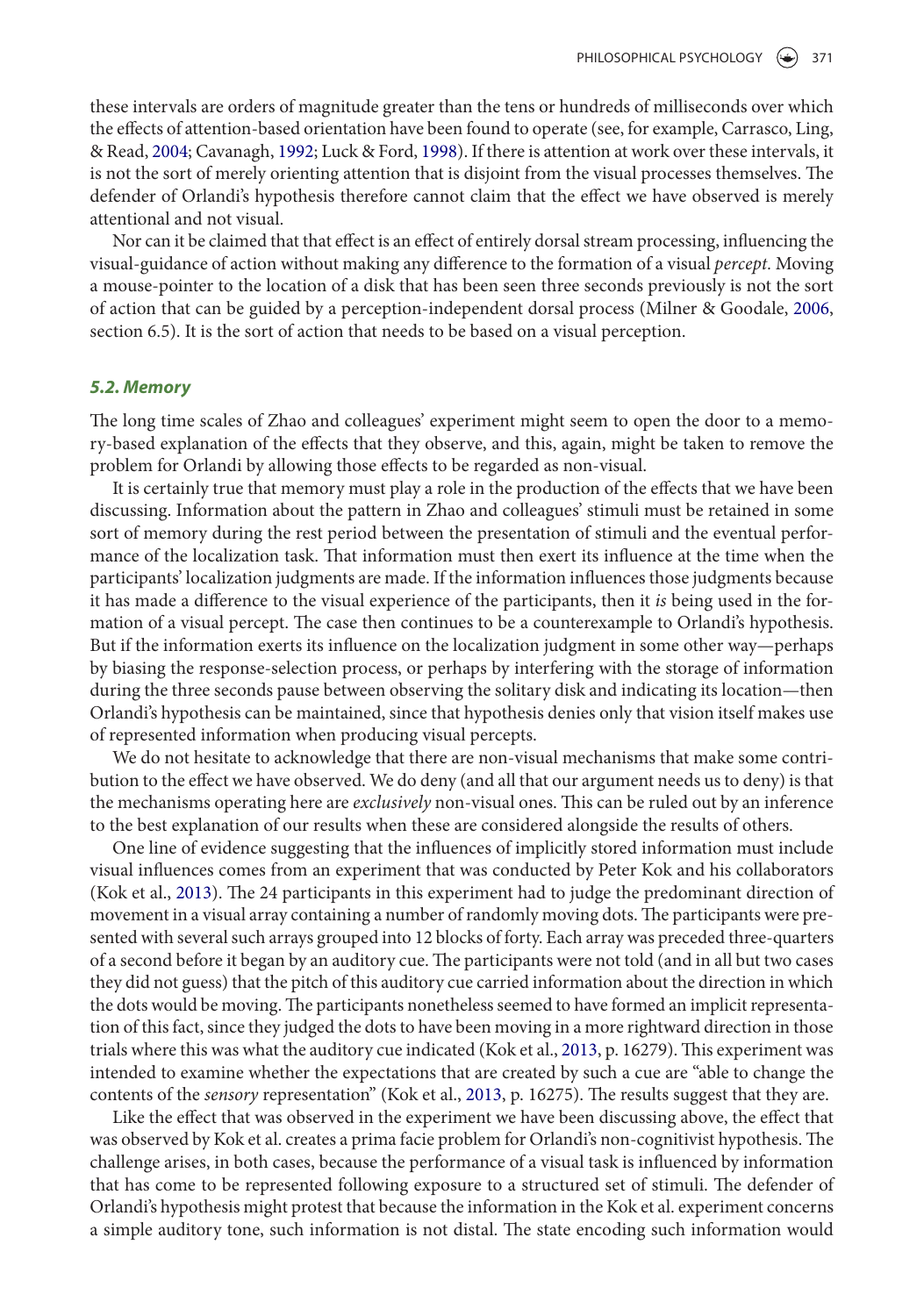then not qualify as a representation in Orlandi's sense. This would prevent us from arguing against Orlandi's hypothesis on the basis of the Kok et al. experiment taken by itself. But our argument is instead based on what the Kok et al. experiment tells us about the likely explanation of the effect that we considered in the first part of this paper. The point that we want to take from Kok is just that the effect of implicitly abstracted information can include a *visual* effect.

Kok et al. provide evidence that implicitly abstracted information can have a visual effect. Their fMRI data show that stochastic information contained in the auditory cue impacts information processing that takes place in the early parts of the visual cortex. Their analysis of the patterns of activation that were observed in V1, V2, V3, V3A, and MT+ show that these early visual areas together carry information about the direction of motion that is indicated by their auditory cue. Kok et al. showed this by using a forward-modeling technique to analyze the patterns of activation across several voxels of the MRI image in a way that enabled them to reconstruct the direction in which their participants judged the dots to be moving. Their modeling technique was best able to reconstruct the judged direction when its reconstruction was based on data from all of these visual areas taken together, but when each area's data were considered alone, the reconstructions based on data from the *earlier* visual regions (V1, V2, and V3) were *more* accurate than those based on data from later regions (V4, V3A, and MT+) (see Kok et al., 2013, Figure 5A). Kok et al. take this to indicate that the "integration of prior information and sensory input is reflected already at the earliest stages of sensory processing" (2013, p. 16276).

If information that has been abstracted from *audition* can contribute to the processing taking place in visual cortex, as Kok et al. show, then it seems very likely that information that has been abstracted from *vision* can make a similar contribution. The evidence that we have reviewed above indicates that such information can influence the performance of visual tasks. It therefore seems likely that it does so while influencing the representation of information in the visual cortex. We suggest that the best explanation for this is that such information contributes to the visual processing by which our visual experience is generated. If that is correct, then Orlandi is wrong to claim that vision uses no representations.

# **6. Conclusion**

Inference to the best explanation has respectable epistemic credentials only if the theories that it favors give us the best explanation for all of the relevant explananda. For a theory of vision, the range of relevant explananda is enormous. There is no chance that its growth will stop anytime soon.

Philosophical theories that are supported by inference to the best explanation can therefore have only a provisional status. That is true of Orlandi's theory, but it is no less true of its cognitivist rival which we have been defending here. The results that we have been considering are new ones and were not available to Orlandi at the time her book was written. We have suggested that these data swing the balance of probabilities in favor of the idea that visual processes form and use representations in the course of generating our experiences. This contradicts Orlandi's own preferred theory of vision, but it does so only provisionally, and only after having adopted her conception of the way debates about this issue should be framed and addressed.

## **Funding**

This research was supported by an NSERC grant to Jiaying Zhao (Grant No. RGPIN-2014-05617).

# **References**

<span id="page-8-3"></span><span id="page-8-2"></span><span id="page-8-1"></span><span id="page-8-0"></span>Carrasco, M., Ling, S., & Read, S. ([2004\)](#page-7-0). Attention alters appearance. *Nature Neuroscience, 7*, 308–313. Cavanagh, P. [\(1992](#page-7-1)). Attention-based motion perception. *Science, 257*, 1563–1565. Chemero, A. [\(2000](#page-1-2)). Anti-representationalism and the dynamical stance. *Philosophy of Science, 67*(4), 625–647. Degenaar, J., & Myin, E. ([2014](#page-1-3)). Representation-hunger reconsidered. *Synthese, 191*(15), 1–10.